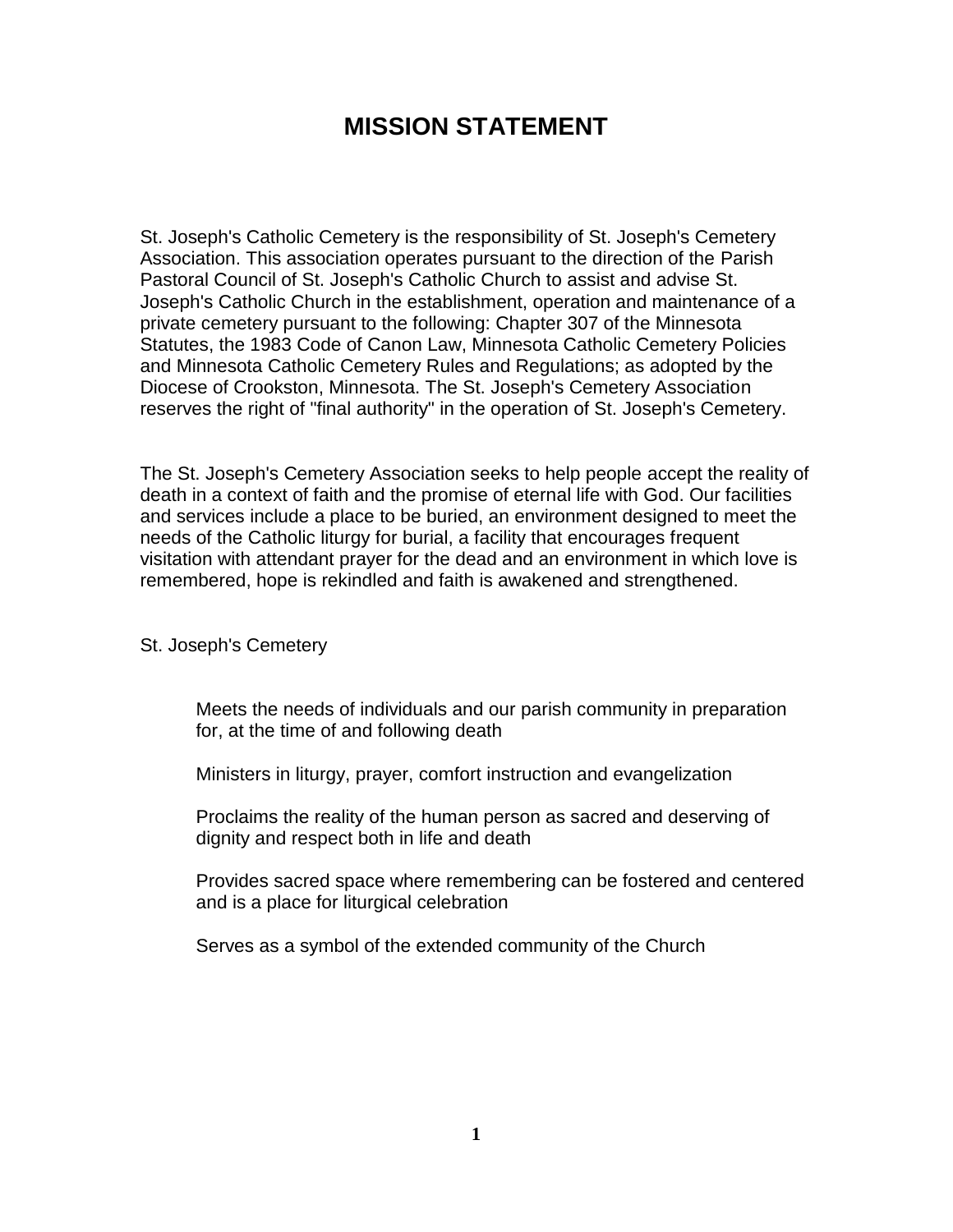## **GENERAL RULES AND REGULATIONS**

The Church of St. Joseph's of Beaulieu, Minnesota is a part of the Diocese of Crookston and is a religious organization established and existing under the Laws of the State of Minnesota. The cemetery is owned by St. Joseph's Church and operated by St. Joseph's Cemetery Association of Beaulieu, in accordance with the rules and discipline of the Roman Catholic Church, the Statutes of the Diocese of Crookston and the Laws of the State of Minnesota. St. Joseph's Cemetery Association shall be the agent of the parish for the administration of the business of St. Joseph's Cemetery.

It reserves the right to refuse admission to the cemetery and to refuse the use of the cemetery facilities at any time, to any persons whom the Cemetery Association may deem objectionable to the best interests of the cemetery.

The St. Joseph's Cemetery Association hereby expressly reserves the right to adopt additional rules and regulations, to amend, alter or repeal any rule, regulation, article, section, paragraph or sentence of these General Rules and Regulations at any time and without notice.

Special cases may arise where the literal enforcement of a rule may impose unnecessary hardship. The St. Joseph's Cemetery Association shall reserve the right to make exceptions, suspensions or modifications of any of these Rules and Regulations, without notice, whenever it appears to be necessary, and such temporary exception, suspension or modification shall in no way be construed as affecting the general application of these Rules and Regulations.

All interments must have a member of the St. Joseph's Cemetery Association present at the cemetery.

## **PERPETUAL CARE**

The perpetual care of the Cemetery shall be assumed by the St. Joseph's Cemetery Association. The term "perpetual care" shall be construed to mean the cutting of grass, the cleaning of the grounds, the planting and pruning of shrubs and trees which may be placed by the Association, and general preservation of the grounds and property of the cemetery as long as it shall be used as a cemetery. The perpetual care assumed by the Association shall in no way include repair of normal weathering of the faces of stone monuments or markers; or repair of markers that are damaged by vandalism or inclement weather. The perpetual care assumed by the Cemetery Association shall include reasonable efforts in keeping monuments and markers level and above ground.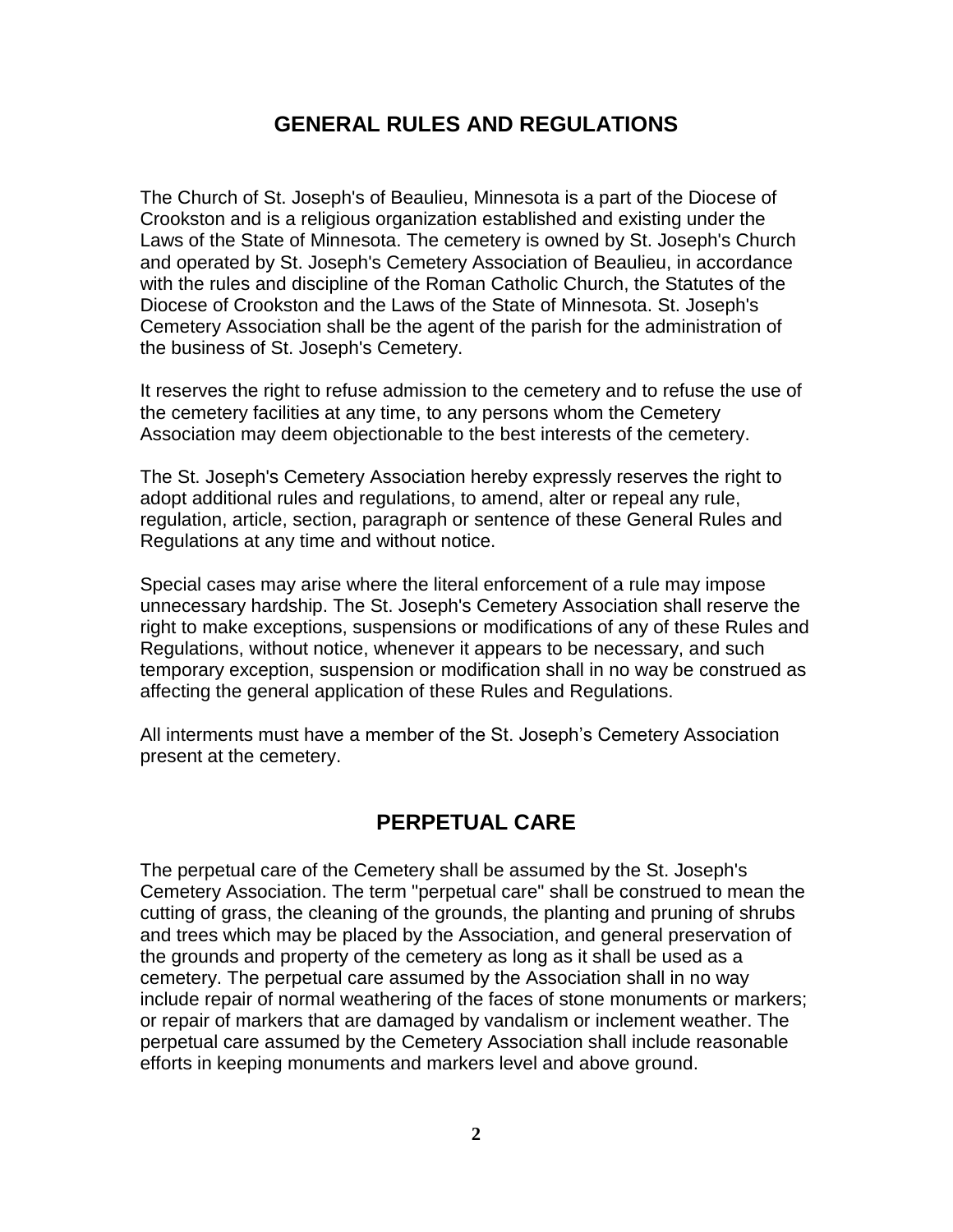## **BURIAL RIGHTS**

The Rules and Regulations of the Catholic Church governing cemeteries, prescribe that the title to the land used for cemetery purposes, shall remain vested in the Parish. Title to the land in any plot of the cemetery of St. Joseph's Catholic Church shall always remain in the Diocese of Crookston, Minnesota. Burial Right Easement alone shall be purchased in the plots in accordance with the schedule attached hereto.

No Burial Right Easement shall be sold in common or joint ownership. Title shall stand in one name. Upon death of the Holder of the Burial Right Easement, their immediate heirs shall, in accordance with Minnesota State Statute 306.29, decide in whose name the title of the Burial Rights shall stand.

Descriptions of any and all plots shall be in accordance with the Cemetery plots, which shall be kept on file with the St. Joseph's Cemetery Association.

Persons desiring to purchase a Burial Right Easement in the Cemetery of St. Joseph's Catholic Church shall contact the actuary of the St. Joseph's Cemetery Association.

## **INTERMENTS**

- 1 The Cemetery of St. Joseph's Catholic Church shall be open for interments at reasonable hours every day of the year.
- 2 Winter interments may be done at the request of the deceased individual's family. Winter interments shall be considered to be burials performed between November 1 and April 1 .
- 3. All interments shall be made at a time and in a manner, as directed by the St. Joseph's Catholic Church Cemetery Association and the Pastor of St. Michael's Catholic Church. Fees shall be paid to the Cemetery Association Actuary, Secretary or Treasurer.
- 4. Only authorized personnel shall dig graves.
- 5. Pet burials shall not be allowed in the Cemetery.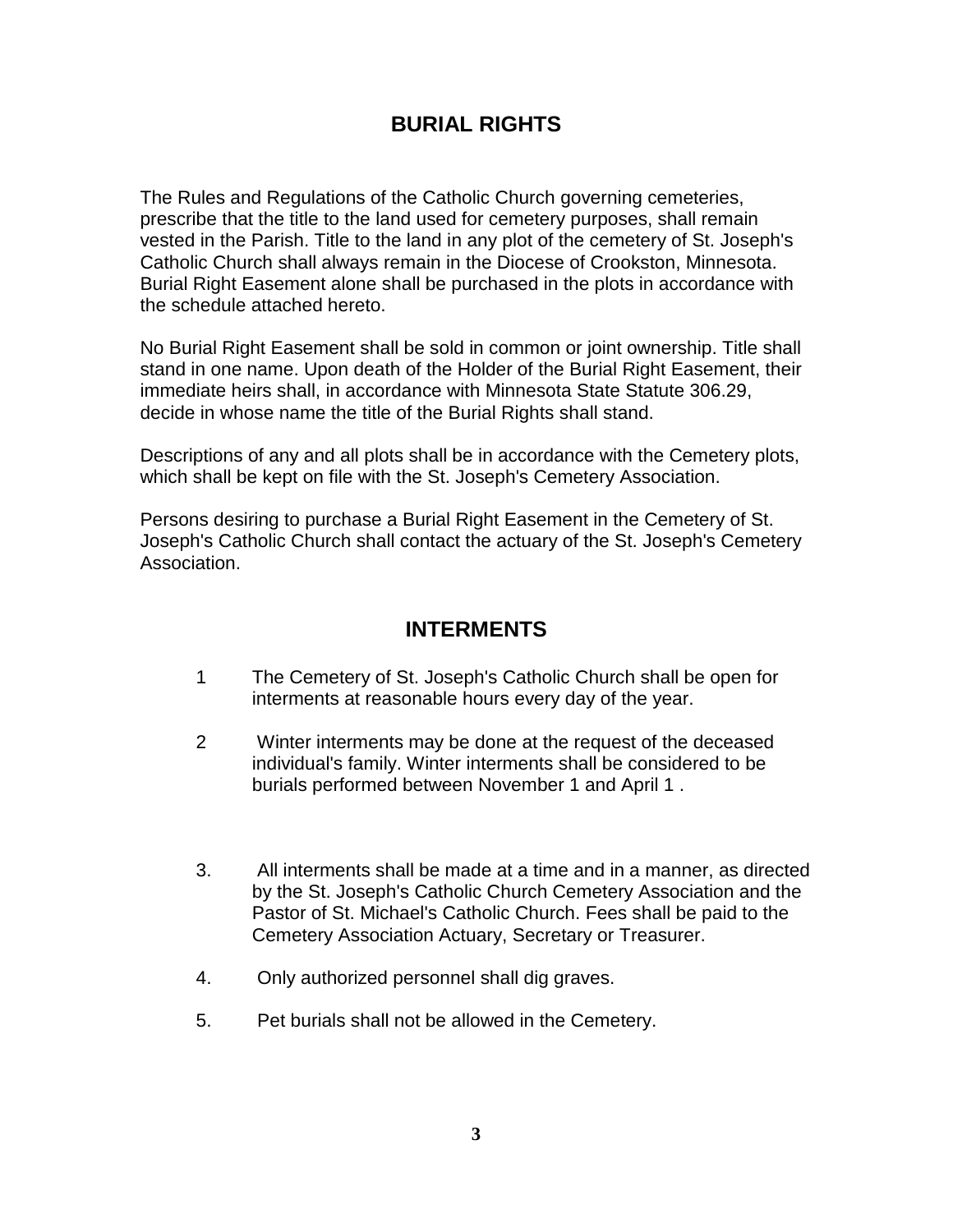## **VAULTS**

All interments shall be required to utilize an outer burial vault, constructed of concrete or steel (wood is not permitted); which shall contain the casket or coffin, so as to reduce the possibilities of the collapse of the grave.

## **INURNMENTS OF CREMATED REMAINS**

Interments and Inurnments shall be separate with no more than two (2) cremated remains in one burial plot, (See page 5, under "**Burial Right and Perpetual Care Costs**" for additional charges). Cremated remains shall utilize an appropriate container, and be required to utilize a permanent outer burial vault constructed of concrete, steel, fiberglass, marble, granite, or composite plastic. A foot marker for each individual is required but no more than one (1) headstone per lot.

## **REMOVALS**

Any removal of a body requires the permission of the Pastor and the Board and shall be done in accordance with the laws of the State of Minnesota. The Board shall assume no liability for damage to any casket or burial case. The costs shall be the responsibility of the person(s) arranging for the removal.

## **MONUMENTS**

- 1. All burial plots should be identified with a minimum of a permanent flat foot marker. (Foot markers shall be set in a concrete pad with at least a three (3)-inch cement border, ground level) The concrete pad shall have a minimum thickness of 3', inches and shall include reinforcement rods.
- 2. One central, or family memorial,(headstone) may be allowed on each burial plot. In addition, one foot marker may be placed on each burial plot. An exception to this policy is when there are two (2) inurnments with two (2) foot markers required.
- 3. Designs of all monumental works shall be tasteful and respect the dignity of the deceased.
- 4. No monuments or markers shall be permanently installed until after final payment has been made for the Burial Rights on each burial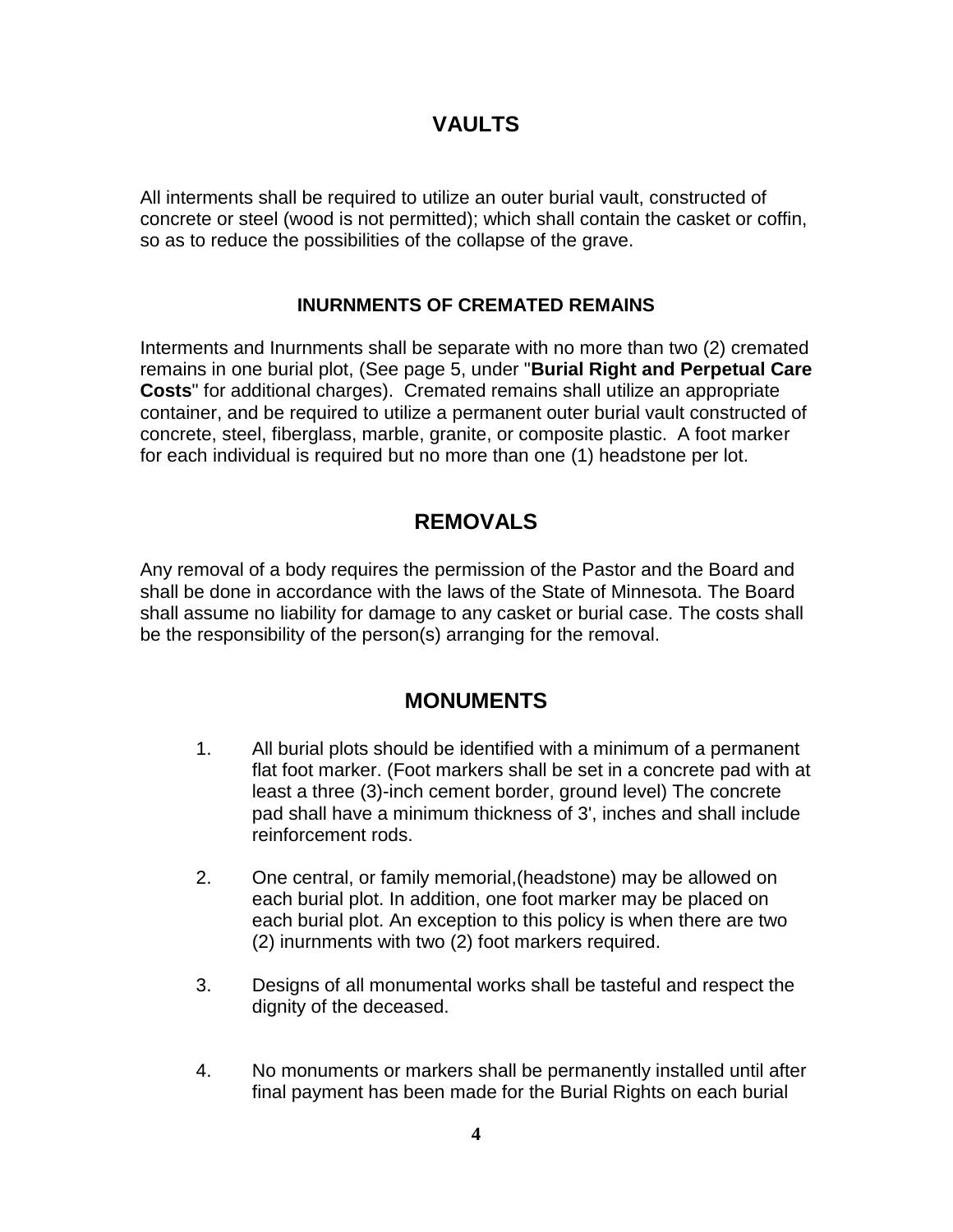plot and after the monument supplier has contacted either the Pastor of St. Michael's Catholic Church, or the St. Joseph's Cemetery Association.

5. No coping, curbing, fencing, borders or enclosures of any kind shall be allowed around any burial plot. The St. Joseph's Cemetery Association reserves the right to remove said items.

## **GRAVE DECORATIONS/PLANTINGS**

No trees or shrubs are to be planted in the cemetery except with explicate permission from the St, Joseph's Cemetery Association. All flowers and decorations must be removed within a week after Memorial Day.

The St. Joseph's Cemetery Association reserves the right to remove, without notice, any other objects that are, or become unsightly, dangerous, diseased or detrimental to the peace, sanctity and normal maintenance of the Cemetery of St. Joseph's Catholic Church.

All grading, landscape work, improvements or remodeling, except that work specifically performed in the process of interment or removal, shall be done by, or under the direction, of the St. Joseph's Cemetery Association. Landscaping stone, such as white marble or lava rock is not to be used over grave sites

## **BURIAL RIGHT AND PERPETUAL CARE COSTS**

Burial right easement -member of St. Joseph's Parish \$300.00

Burial right easement -Non-member of St. Joseph's Parish \$350.00

## **Disinterment Opening of Grave for Removal**

Member of St. Joseph's Parish \$100.00

Non-member St Joseph's Parish \$100.00

## **WINTER BURIAL INURNMENT -Additional** Fees

Additional fees for a winter burial include snow removal at the cemetery and thawing the ground to open the grave. These fees are not charged by the cemetery but by the person(s) who removed the snow, thaw ground and open the graves.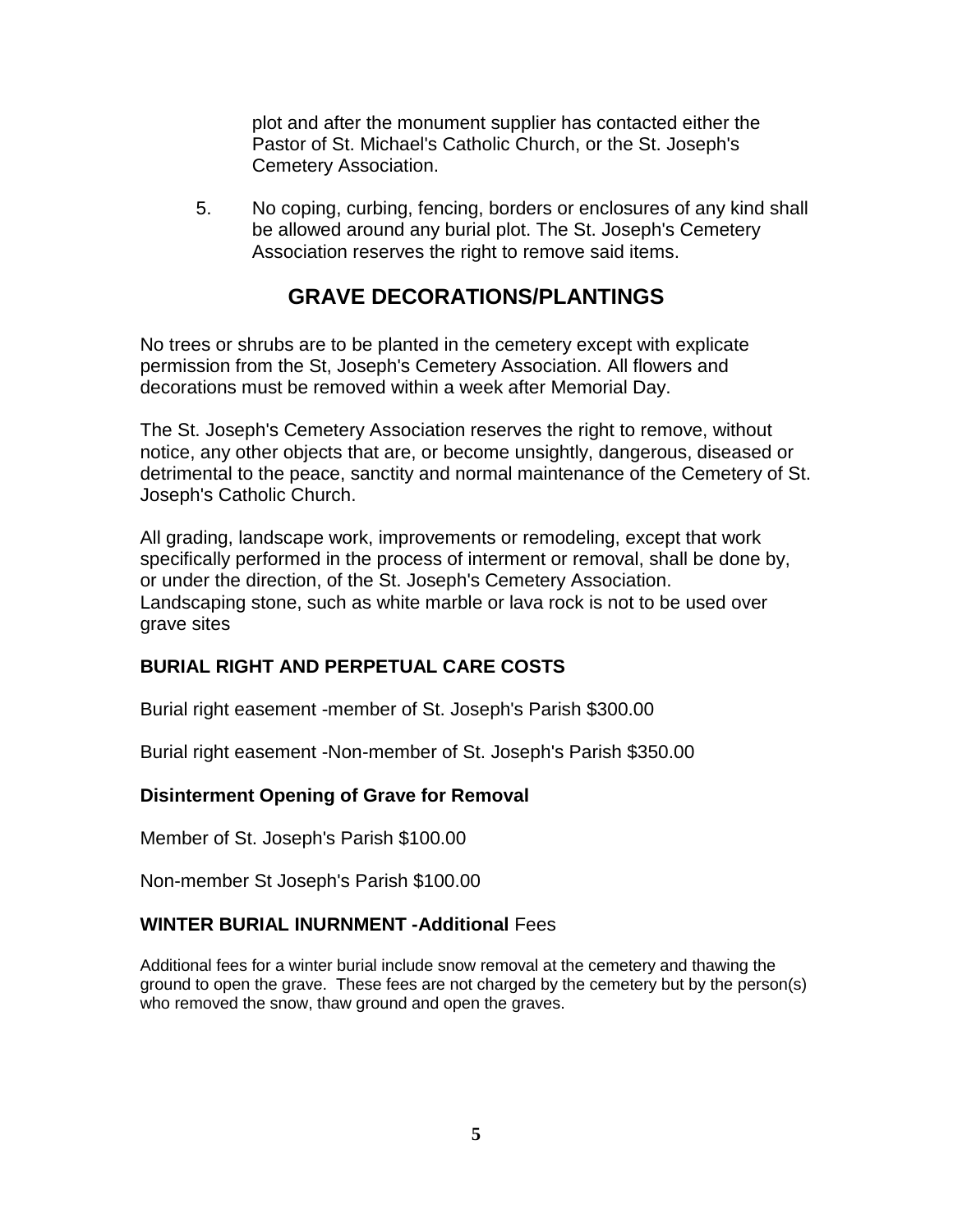Fees shall be paid to St .Joseph's Catholic Church, Beaulieu, Minnesota. Inquiries shall be made to the Pastor of St. Michael's Catholic Church, Mahnomen, MN. Telephone Number: 218-935-2503.

## **ST. JOSEPH"S CATHOLIC CEMETERY ASSOCIATION BY-LAWS**

## **ARTICLE I PURPOSES**

This Association is hereby formed pursuant to the direction of the Pastoral Council of St. Joseph's Catholic Church, to assist and advise St. Joseph's Catholic Church in the establishment, operation and maintenance of a private cemetery pursuant to the following: Chapter 307 of the Minnesota Statutes, the 1983 Code of Canon Law, and the Minnesota Catholic Cemetery Policies and Procedures; as adopted by the Diocese of Crookston, Minnesota.

# **ARTICLE II MEMBERSHIP**

SECTION I-MEMBERSHIP Membership in this association shall be limited to the members of the Board of Directors of this association and the Pastor, or his designee, of St. Joseph's Catholic Church of Beaulieu, Minnesota.

SECTION II-TERMINATION Membership in this association shall terminate upon termination as a member of the Board of Directors.

# **ARTICLE III DIRECTORS**

This association shall have a Board of Directors of not less than three, nor more than nine A member of the Board of Directors so appointed shall hold office for a term of three(3) years and can be appointed for a second term (individual can accept or decline second term) unless removed from the Board of Directors prior thereto. St. Joseph's Parish shall be given thee opportunity to nominate individuals. If the office of any director becomes vacant by reason of death, resignation, retirement, disqualification, removal from office, or otherwise, the Pastor, or his designee, of St. Joseph's Catholic Church shall choose a successor, who shall hold office for the unexpired term in respect of which such vacancy occurred. Any member of the Board of Directors may be removed from the Board by action of the Pastor, or his designee, of St. Joseph's Catholic Church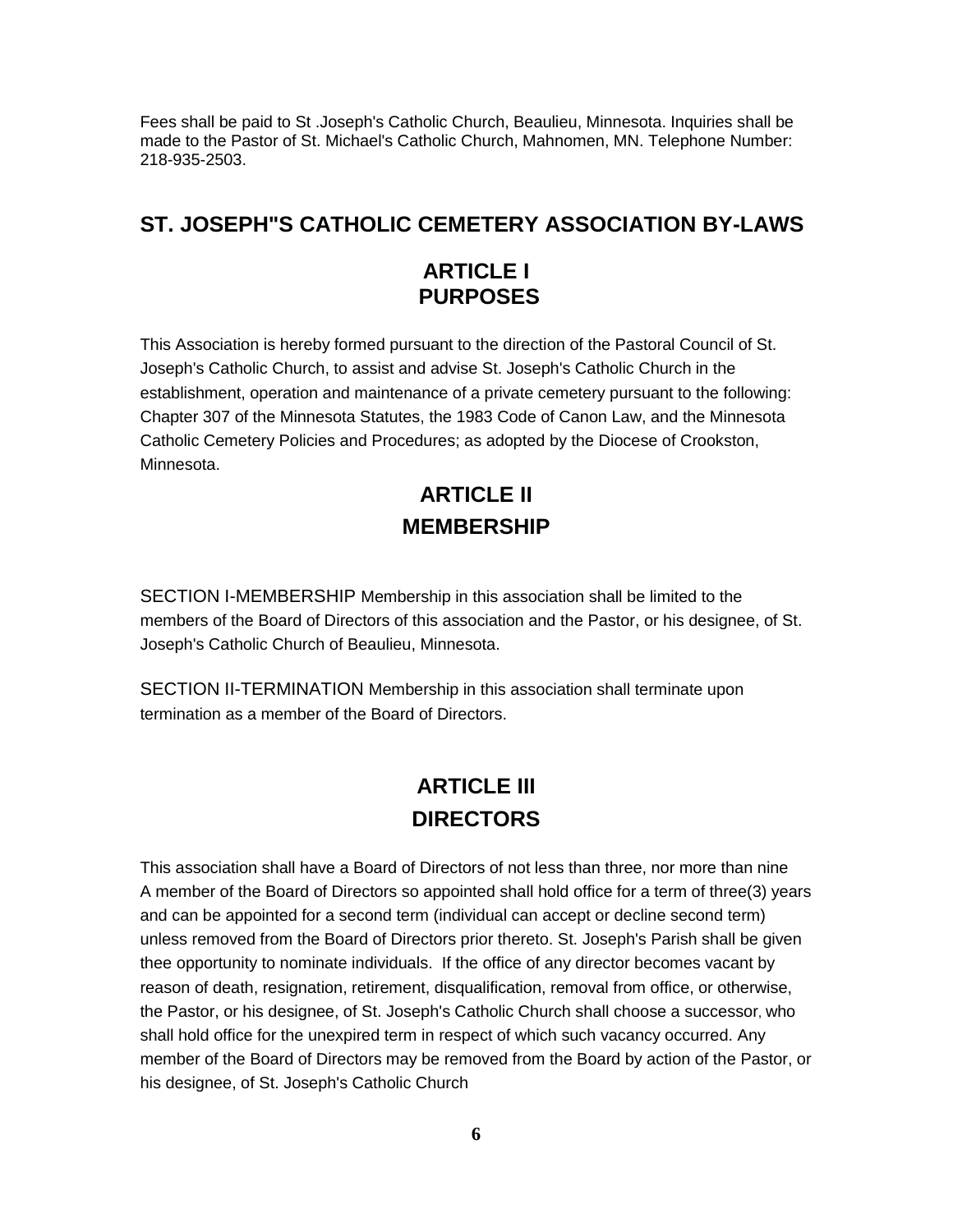## **SECTION II-NOTICE OF ANNUAL MEETING**

The Board of Directors shall hold an annual spring meeting each year. Notice of the annual meeting shall be given to each director personally, or by mail, at least 10 days prior to the date of the meeting.

## **SECTION III -REGULAR MEETlNGS**

Regular meetings of the Board of Directors shall be held without notice at such time as a majority of the members of the Board may, from time to time, determine.

## **SECTlON IV -SPECIAL MEETlNGS**

Special meetings of the Board of Directors may be called by the President at any time, and shall be called by him/her whenever requested to do so by any member.

## **SECTION V -NOTICE OF SPECIAL MEETlNGS**

Notice of special meetings may be given to each Director personally, or by mail, at least three (3) days prior to the meeting. The special meeting may be called without notice to the Directors, if a full Board convenes and all agree to the holding of the meeting at such time and place, and waive all rights of notice thereof. Any action which may be taken at a meeting of the Board of Directors may be taken without a meeting, if done in writing signed by all of the Directors.

### **SECTION VI-QUORUM**

At all meetings of the Board of Directors, a majority of the Board shall be necessary and sufficient to constitute a quorum for the transaction of business and the act of a majority of the Directors present at the meeting, at which there is a quorum, shall be the act of the Board of Directors.

## **ARTICLE IV AUTHORITY OF DIRECTORS**

### **SECTlON I-CONSENT OF PARISH PASTORAL COUNCIL**

All action of the Board of Directors shall be subject to the consent and approval of the Parish Pastoral Council of the St. Joseph's Catholic Church. The Directors shall have such other authority as may from time to time be delegated to it by the said Parish Pastoral Council.

### **SECTION II -MEMBERS**

The Board of Directors shall recommend to the Pastor of St. Joseph's Catholic Church, agents and employees for the operation and maintenance of the cemetery and advise as to their duties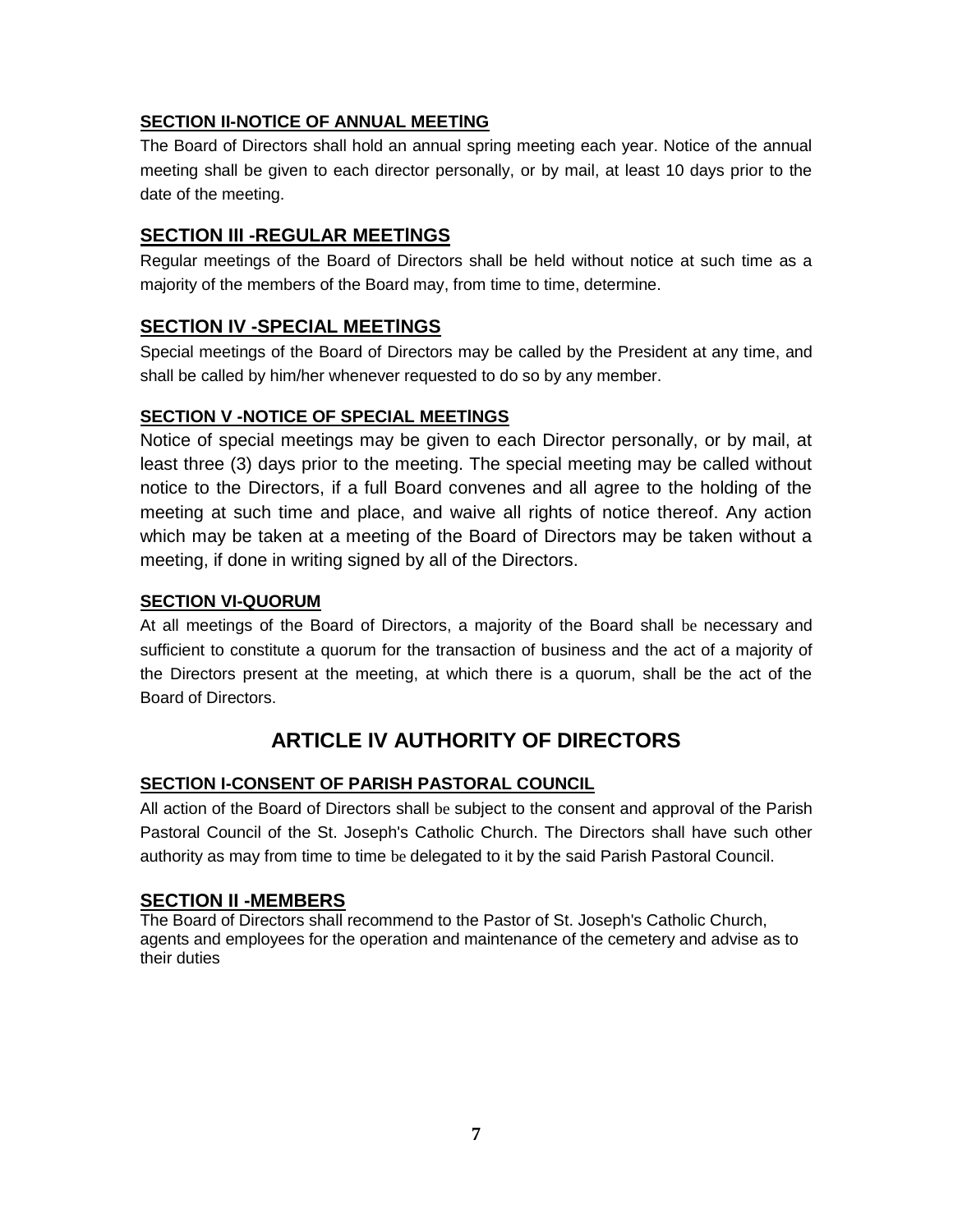#### **SECTION III-COMMITTEES**

The Board of Directors may set up such committees, provide rules and regulations therefore, and appoint a chairperson thereof, as may from time to time be deemed necessary.

### **SECTION IV -BOARD OF DIRECTORS**

The Board of Directors shall recommend policies and procedures, generally consistent with The Minnesota Catholic Cemetery Policies & Procedures, adopted by the Diocese of Crookston, Minnesota, for the operation and maintenance of the cemetery.

# **ARTICLE V OFFICERS**

#### **SECTION I -EXECUTIVE OFFICERS**

The Board of Directors, at its first annual meeting, shall elect from its own number, a President, Vice President and Secretary, who shall hold office for one year and until their successors shall have been qualified in their stead. The Pastor, or his designee, of St. Joseph's Catholic Church, shall designate a treasurer for the Association.

#### **SECTION II-OTHER OFFICERS**

The Board may appoint such other officers and agents as it shall deem necessary from time to time, who shall hold office for such terms, and shall exercise such powers, and perform such duties as shall be determined from time to time, by the Board.

#### **SECTION III -PRESIDENT**

The President shall be the chief executive officer of the Association and preside at all meetings of the Directors. He/She shall have general active management of the business of the Association and shall ensure that all orders and resolutions of the Board are carried into effect.

### **SECTION IV -VICE PRESIDENT**

The Vice President shall, in the absence or disability of the President, perform the duties and exercise the powers of the President, and shall perform such other duties as the Board of Directors shall prescribe.

### **SECTION V -SECRETARY**

The Secretary shall attend all sessions of the Board of Directors and all meetings of the members and record all votes and minutes and all proceedings in the book kept for that purpose. He/She shall give, or cause to be given, notice of all meetings of the Board of Directors, and shall perform such other duties as prescribed by the Board of Directors.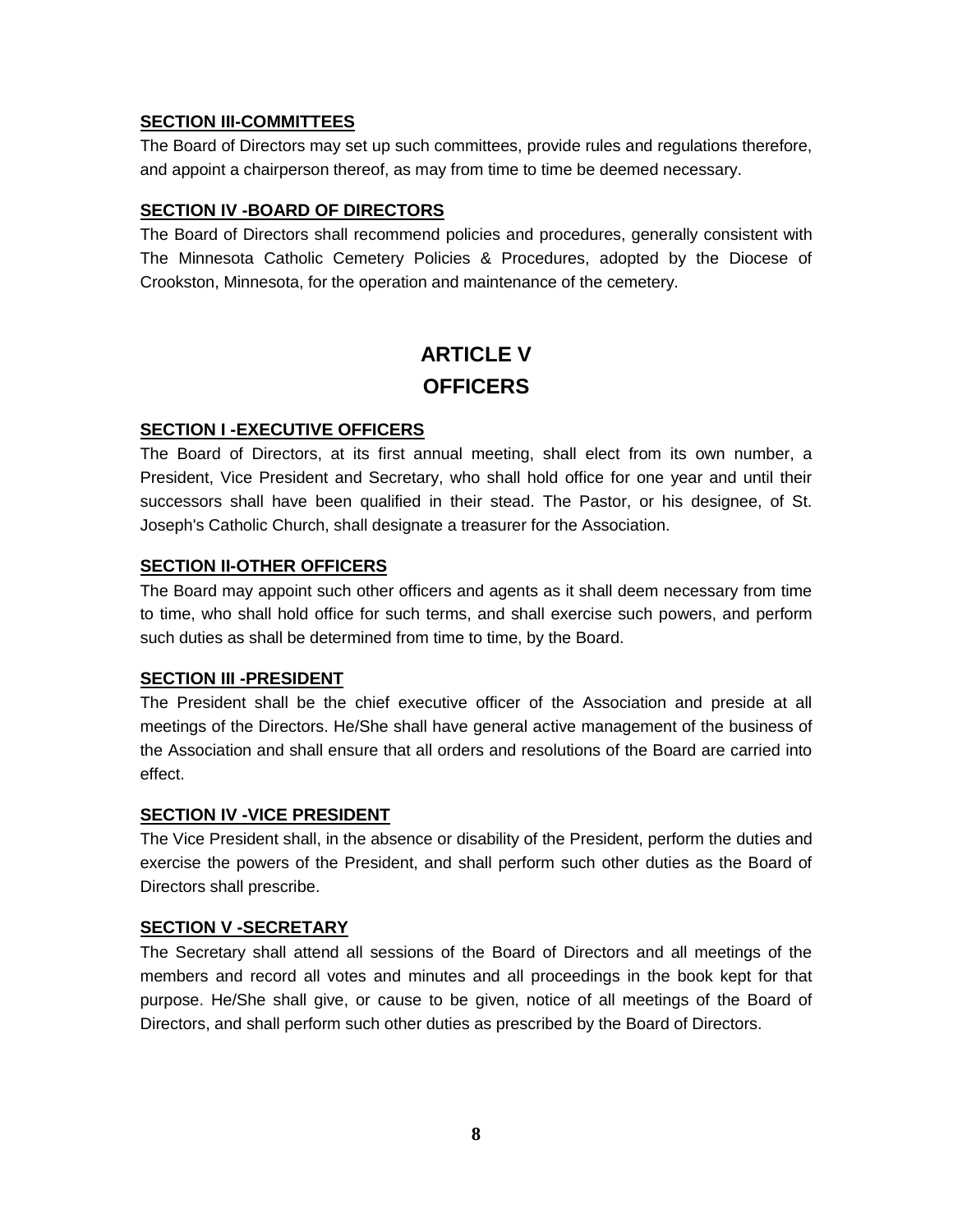#### **SECTION VI -TREASURER**

The Treasurer shall have the custody of the Association funds and securities, and shall keep a full and accurate account of the receipts and disbursement in books belonging to the Association, and shall deposit all monies and valuable effects in the name and to the credit of the Association in such depositories as may be designation by the Board of Directors. He/She shall disburse funds of the Association as may be ordered by the Board, taking proper vouchers of such disbursements, and shall render to the President and Directors, at the regular meetings of the Board, or whenever they may require it, an account of all transactions as Treasurer, and of the financial condition of the Association.

#### **SECTION VII -ACTUARY**

In addition to the officers hereinbefore provided, the Board of Directors of St. Joseph's Catholic Church may appoint an Actuary for the Association. The Actuary shall keep a register of the burials in which he/she shall enter the date of the burial or cremation, the name, age, sex, nativity and cause of death, for every interred or cremated remains in any cemetery owned by the Association, insofar as the facts can be ascertained from friends, attending physicians, or undertaker in charge, and in case of a pauper, stranger, or criminal

deaths, from the public official directing the burial. The records maintained by the Actuary shall be open to public inspection, and the Actuary shall furnish to the State Board of Health, and the local health officials, when so required, an accurate summary of the records during any specified year.

#### **SECTION VIII -VACANCIES**

If the office of any executive officer, except the treasurer or actuary, become vacant by reason of death, resignation, retirement, disqualification, removal from office, or otherwise; the Directors then in office, although less than a quorum, by majority vote may choose a successor or successors, who shall hold office for the unexpired term with respect to which such vacancy occurred.

## **ARTICLE VI COMPENSATION OF DIRECTORS AND OFFICERS**

#### **SECTION I-COMPENSATION FOR DIRECTORS**

Directors shall not be paid compensation for their services rendered as Directors except for the Reimbursement of expenses. Nothing herein shall be construed to preclude any Director from serving the Association in any other capacity and receiving compensation therefore.

#### **SECTION II-COMPENSATION OF EMPLOYEES**

The salaries of all officers, employees, and agents of the Association shall be determined by the Finance Council of St. Joseph's Catholic Church.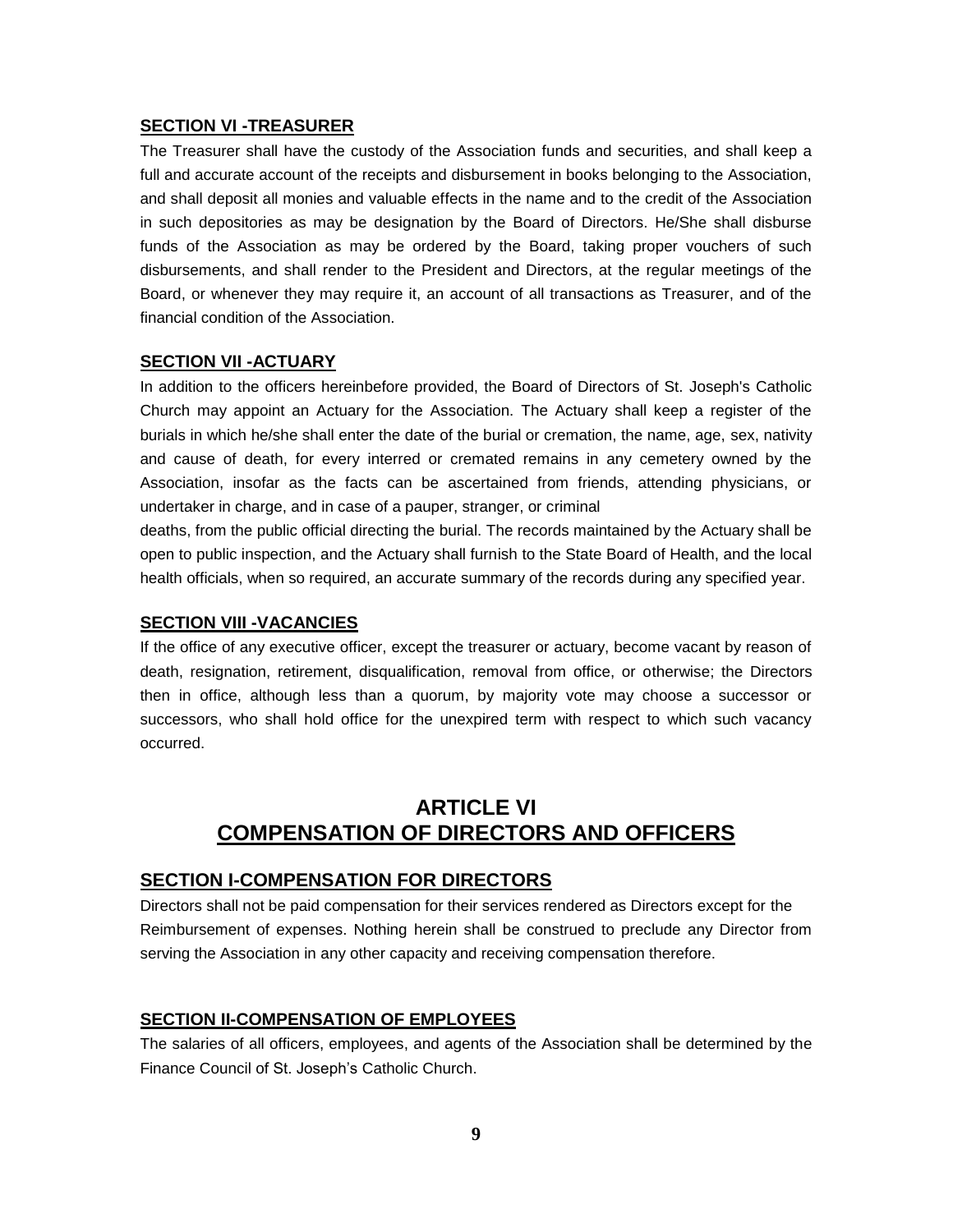## ARTICLE VII **CORPORATION RECORDS**

### **SECTION I -RECORDS**

The Board of Directors shall keep a complete record of all their minutes and acts and proceedings of the members, and present a full and accurate statement at the regular annual meeting of the Board of Directors.

# **ARTICLE VIII FINANCES**

## **SECTION I -CHECKS**

All disbursements shall be by check signed by those persons designation by the Pastor and St. Joseph's Cemetery Association.

## **SECTION II-BUDGET**

An annual budget for the cemetery shall be approved by the Finance Council of St. Joseph's Catholic Church.

## **SECTION III-LEGAL DOCUMENTS**

The Pastor and Parish Trustees of St. Joseph's Catholic Church shall sign all legal documents and papers for, and on behalf, of the Association.

### **SECTION IV -FUNDS**

A Perpetual Care Fund will be set up to receive all funds designated as Perpetual Care.

# **ARTICLE IX PLOTS AND GRAVE SITES**

### **SECTION I**

All plots shall be held as burial places for the dead, and for no other purpose, and when sold shall include the cost of perpetual care. Perpetual care includes the general care of the entire grounds. It consists of a plot (St Joseph's Catholic Cemetery -4'X12', dug 6'deep with a final 2' of dirt above vault), with a 3' x8" grave, approximately centered in that plot, upkeep of grass, and leveling of topography.

### **SECTION 2** ,

The prices of plots will be fixed by the Cemetery Association, and no plot shall be considered reserved until payment for said plot has been received.

### **SECTION 3**

There shall be no planting of trees, shrubs or flowers except with explicate permission from the cemetery association..